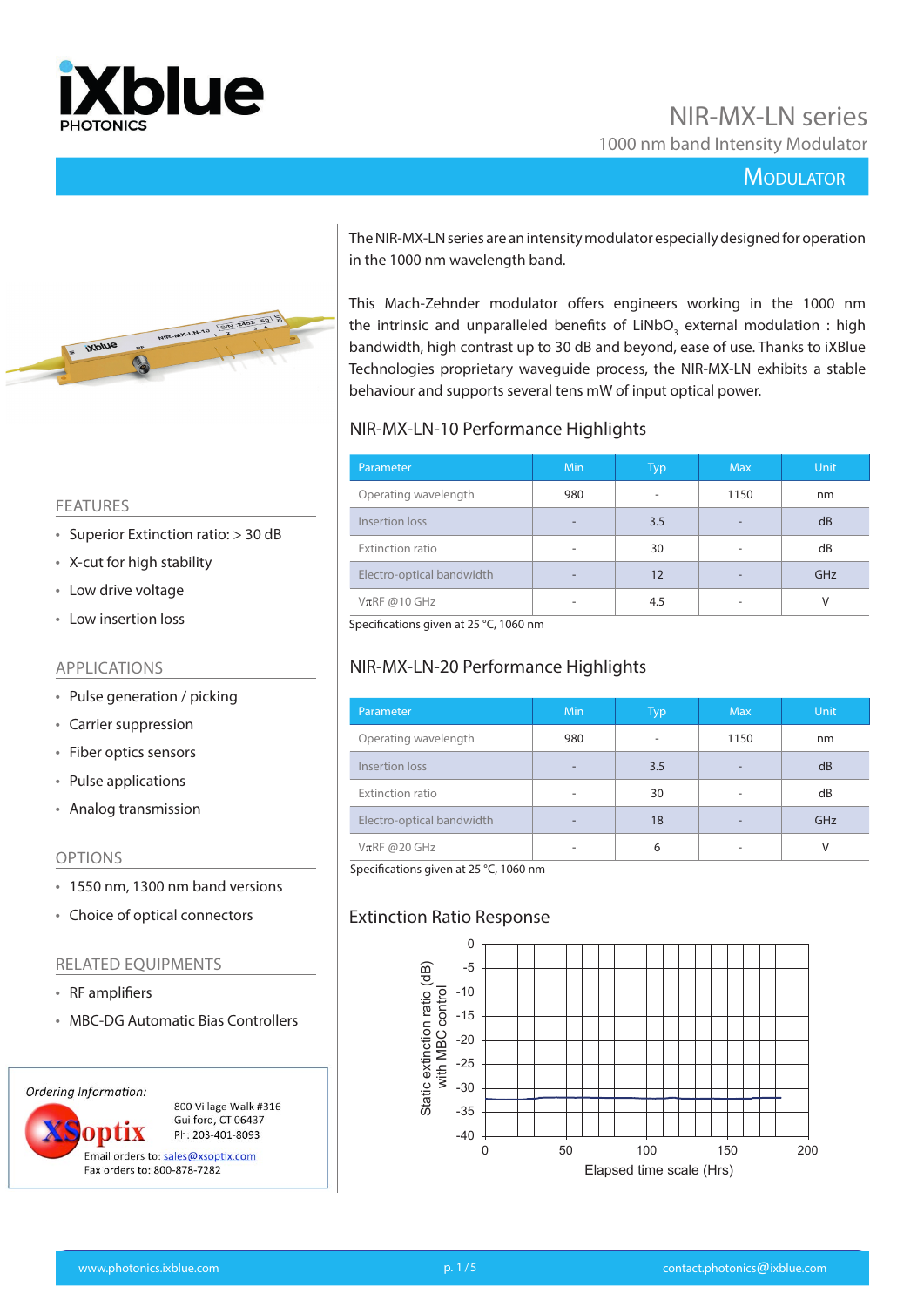

# **MODULATOR**

# NIR-MX-LN-10

12 GHz Amplitude Modulator

## Electrical Characteristics

| Parameter               | Symbol                      | <b>Condition</b>          | <b>Min</b>               | <b>Typ</b> | <b>Max</b>               | <b>Unit</b> |
|-------------------------|-----------------------------|---------------------------|--------------------------|------------|--------------------------|-------------|
| Electro-optic bandwidth | $S_{21}$                    | RF electrodes, from 2 GHz | 10                       | 12         | $\sim$                   | GHz         |
| Rise time / Fall time   | $t_{r}/t_{f}$               | $20 \% - 80 \%$ , (1)     | $\overline{\phantom{a}}$ | 35/35      | $\overline{\phantom{0}}$ | ps          |
| Ripple $S_{21}$         | $\Delta S_{21}$             | RF electrodes             | $\overline{\phantom{a}}$ | 0.5        |                          | dB          |
| Electrical return loss  | $S_{11}$                    | RF electrodes, f < 10 GHz | $\overline{\phantom{a}}$ | $-12$      | $-10$                    | dB          |
| $Vπ$ RF @50 kHz         | $V\pi RF_{50\,kHz}$         | RF electrodes             | $\sim$                   | 3.5        | 4.5                      | V           |
| $Vπ$ RF @10 GHz         | $V\pi RF$ <sub>10 GHz</sub> | <b>RF</b> electrodes      | $\overline{a}$           | 4.5        | 5.5                      | $\vee$      |
| $V\pi$ DC electrodes    | $V_{\pi}DC$                 | DC electrodes             | $\overline{\phantom{a}}$ | 4.5        | 5                        | $\vee$      |
| RF input impedance      | $Z_{\text{in-RF}}$          | $\overline{\phantom{0}}$  | $\overline{\phantom{a}}$ | 50         | $\overline{\phantom{a}}$ | $\Omega$    |
| DC input impedance      | $Z_{\text{in-DC}}$          | $\overline{\phantom{a}}$  | $\sim$                   |            | ۰.                       | $M\Omega$   |

(1) Rise and fall times are achieved when the NIR-MX-LN-10 is associated with the driver DR-PL-10-MO or its equivalent.

# Optical Characteristics

| Parameter            | Symbol                   | Condition                                                                          | <b>Min</b>                   | <b>Typ</b>               | <b>Max</b>               | Unit |
|----------------------|--------------------------|------------------------------------------------------------------------------------|------------------------------|--------------------------|--------------------------|------|
| Crystal              | $\overline{\phantom{a}}$ | $\overline{\phantom{a}}$                                                           | Lithium Niobate X-Cut Y-Prop |                          |                          |      |
| Operating wavelength |                          | $\overline{\phantom{a}}$                                                           | 980                          | 1060                     | 1150                     | nm   |
| Insertion loss       | IL                       | Without connectors                                                                 |                              | 3.5                      | 4.5                      | dB   |
| DC extinction ratio  | ER > 20                  | Measured @1060 nm by default, for<br>other lambda <sup>(1)</sup> please contact us | 20                           | $\overline{\phantom{a}}$ | $\overline{\phantom{a}}$ | dB   |
|                      | ER > 25                  |                                                                                    | 25                           | $\overline{\phantom{a}}$ | $\overline{\phantom{a}}$ | dB   |
|                      | ER > 30                  |                                                                                    | 30                           | $\overline{\phantom{a}}$ | $\overline{\phantom{a}}$ | dB   |
| Optical return loss  | <b>ORL</b>               | $\overline{\phantom{a}}$                                                           | -40                          | $-45$                    | ۰                        | dB   |
| Chirp                | $\alpha$                 | $\overline{\phantom{0}}$                                                           | $-0.1$                       | $\mathbf{0}$             | 0.1                      |      |

(1) iXBlue can provide high extinction ratio modulator at 1030 nm, 1053 nm, 1060 nm, 1064 nm.

# Absolute Maximum Ratings

Stresses in excess of the absolute maximum ratings can cause permanent damage to the device. These are absolute stress ratings only. Functional operation of the device is not implied at these or any other conditions in excess of those given in the operational sections of the data sheet. Exposure to absolute maximum ratings for extended periods can adversely affect device reliability.

| Parameter             | Symbol     | Min   | <b>Max</b> | Unit         |
|-----------------------|------------|-------|------------|--------------|
| RF input power        | $EP_{in}$  | -     | 28         | dBm          |
| Bias voltage          | $V_{bias}$ | $-20$ | $+20$      | V            |
| Optical input power   | $OP_{in}$  | ۰     | 20         | dBm          |
| Operating temperature | <b>OT</b>  | 0     | $+70$      | $^{\circ}$ C |
| Storage temperature   | ST         | -40   | $+85$      | °C           |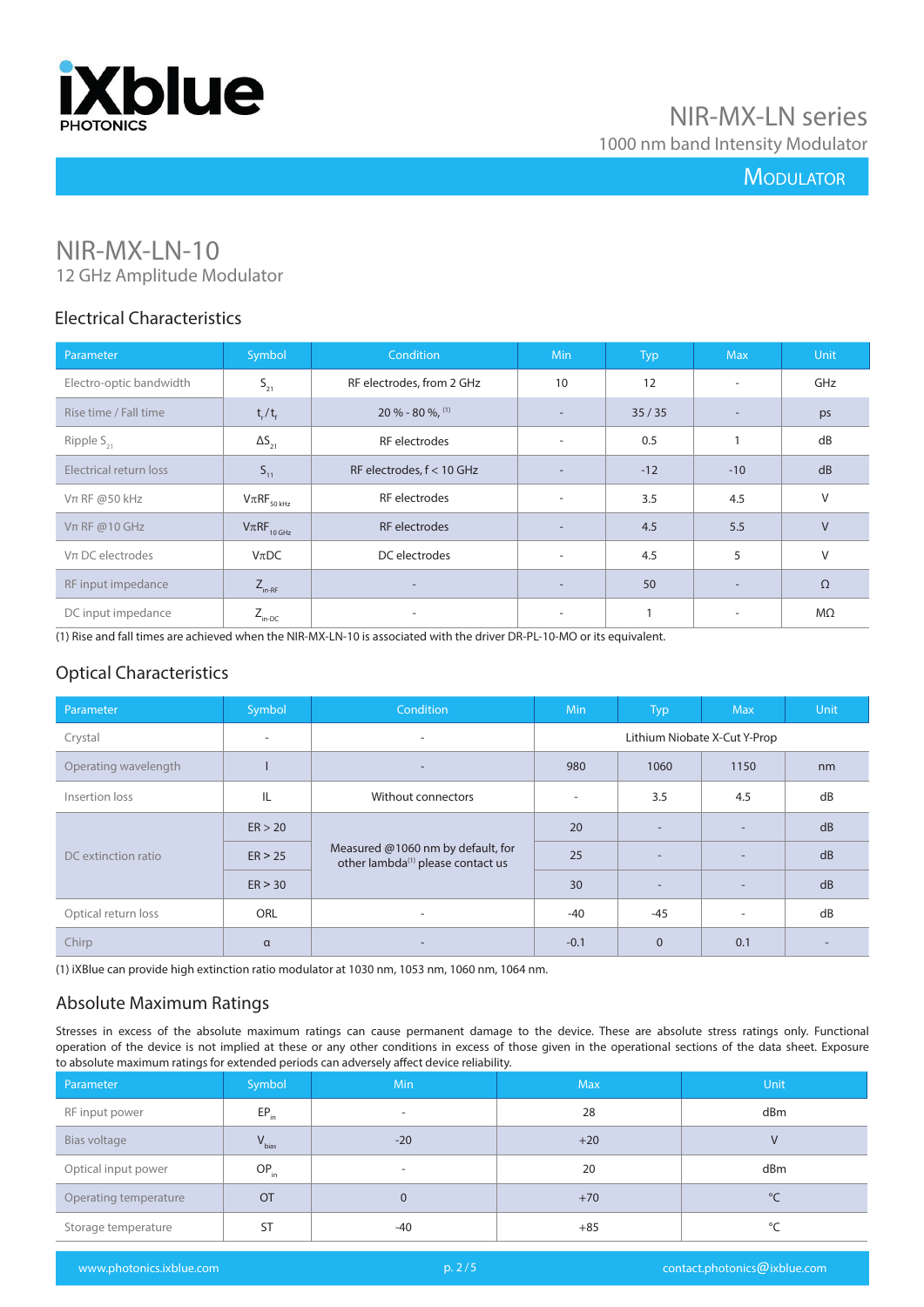

# **MODULATOR**

# NIR-MX-LN-20

18 GHz Amplitude Modulator

#### Electrical Characteristics

| Parameter               | Symbol                      | Condition                 | Min                      | <b>Typ</b> | <b>Max</b>               | Unit      |
|-------------------------|-----------------------------|---------------------------|--------------------------|------------|--------------------------|-----------|
| Electro-optic bandwidth | $S_{21}$                    | RF electrodes, from 2 GHz | 16                       | 18         | $\overline{\phantom{a}}$ | GHz       |
| Rise time / Fall time   | $t_{r}/t_{f}$               | $20 \% - 80 \%$ , (1)     | $\overline{\phantom{a}}$ | 20/20      | $\overline{\phantom{a}}$ | ps        |
| Ripple $S_{21}$         | $\Delta S_{21}$             | RF electrodes             | $\overline{\phantom{a}}$ | 0.5        |                          | dB        |
| Electrical return loss  | $S_{11}$                    | RF electrodes, f < 18 GHz | $\overline{\phantom{a}}$ | $-12$      | $-9$                     | dB        |
| $Vπ$ RF @50 kHz         | $V\pi RF_{50\,kHz}$         | RF electrodes             | $\sim$                   | 3.5        | 4.5                      | V         |
| $Vπ$ RF @ 20 GHz        | $V\pi RF$ <sub>20 GHz</sub> | <b>RF</b> electrodes      |                          | 6          | $\overline{7}$           | $\vee$    |
| $V\pi$ DC electrodes    | $V_{\pi}DC$                 | DC electrodes             | $\overline{\phantom{a}}$ | 4.5        | 5                        | $\vee$    |
| RF input impedance      | $Z_{_{\text{in-RF}}}$       | $\overline{\phantom{0}}$  | $\overline{\phantom{0}}$ | 50         | $\overline{\phantom{a}}$ | $\Omega$  |
| DC input impedance      | $Z_{\text{in-DC}}$          | ۰                         | $\overline{\phantom{a}}$ |            | $\overline{\phantom{a}}$ | $M\Omega$ |

(1): Rise and fall times are achieved when the NIR-MX-LN-20 is associated with the driver DR-PL-20-MO or its equivalent.

# Optical Characteristics

| Parameter            | Symbol                   | <b>Condition</b>                                                                   | <b>Min</b>                   | <b>Typ</b>               | <b>Max</b>               | <b>Unit</b> |
|----------------------|--------------------------|------------------------------------------------------------------------------------|------------------------------|--------------------------|--------------------------|-------------|
| Crystal              | $\overline{\phantom{a}}$ | $\overline{\phantom{a}}$                                                           | Lithium Niobate X-Cut Y-Prop |                          |                          |             |
| Operating wavelength |                          | $\overline{\phantom{0}}$                                                           | 980                          | 1060                     | 1150                     | nm          |
| Insertion loss       | IL                       | Without connectors                                                                 |                              | 3.5                      | 4.5                      | dB          |
| DC extinction ratio  | ER > 20                  | Measured @1060 nm by default, for<br>other lambda <sup>(1)</sup> please contact us | 20                           | $\overline{\phantom{a}}$ | $\overline{\phantom{a}}$ | dB          |
|                      | ER > 25                  |                                                                                    | 25                           | $\overline{a}$           | $\overline{\phantom{a}}$ | dB          |
|                      | ER > 30                  |                                                                                    | 30                           | $\overline{\phantom{a}}$ | -                        | dB          |
| Optical return loss  | <b>ORL</b>               | $\overline{\phantom{a}}$                                                           | -40                          | $-45$                    | $\overline{\phantom{a}}$ | dB          |
| Chirp                | $\alpha$                 | $\overline{\phantom{a}}$                                                           | $-0.1$                       | $\mathbf 0$              | 0.1                      |             |

(1) iXBlue can provide high extinction ratio modulator at 1030 nm, 1053 nm, 1060 nm, 1064 nm.

# Absolute Maximum Ratings

Stresses in excess of the absolute maximum ratings can cause permanent damage to the device. These are absolute stress ratings only. Functional operation of the device is not implied at these or any other conditions in excess of those given in the operational sections of the data sheet. Exposure to absolute maximum ratings for extended periods can adversely affect device reliability.

| Parameter             | Symbol     | <b>Min</b> | <b>Max</b> | <b>Unit</b>  |
|-----------------------|------------|------------|------------|--------------|
| RF input power        | $EP_{in}$  | ۰          | 28         | dBm          |
| Bias voltage          | $V_{bias}$ | $-20$      | $+20$      |              |
| Optical input power   | $OP_{in}$  | -          | 20         | dBm          |
| Operating temperature | <b>OT</b>  | 0          | $+70$      | $^{\circ}$ C |
| Storage temperature   | <b>ST</b>  | -40        | $+85$      | °C           |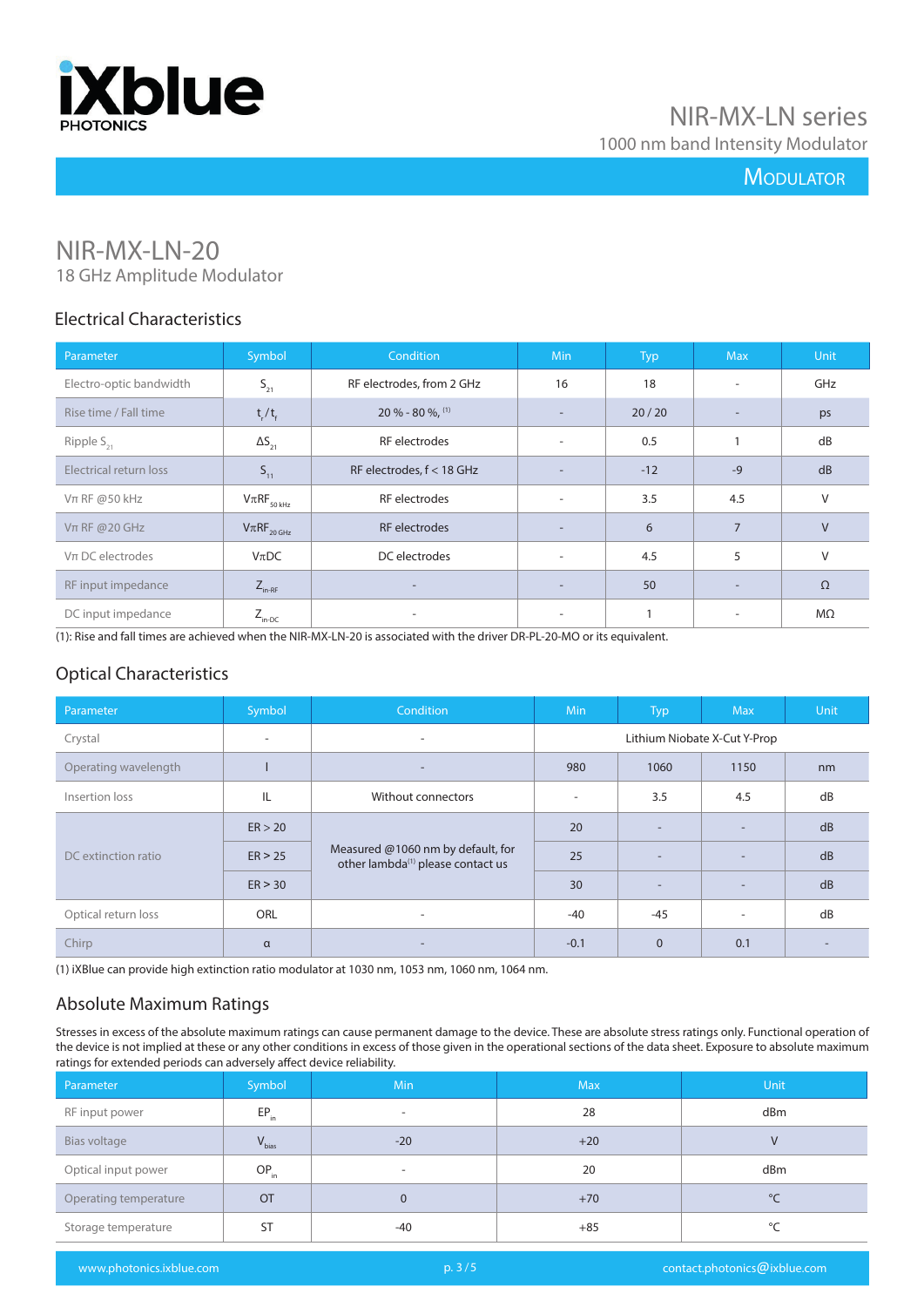

# NIR-MX-LN series

1000 nm band Intensity Modulator

# **MODULATOR**



#### NIR-MX-LN-10: 100 ps Square Pulse



#### Extinction Ratio



NIR-MX-LN-10:  $S_{21}$  &  $S_{11}$  Parameter Curves NIR-MX-LN-20:  $S_{21}$  &  $S_{11}$  Parameter Curves



### NIR-MX-LN-20: 30 ps Square Pulse



#### Stability with Time and Temperature